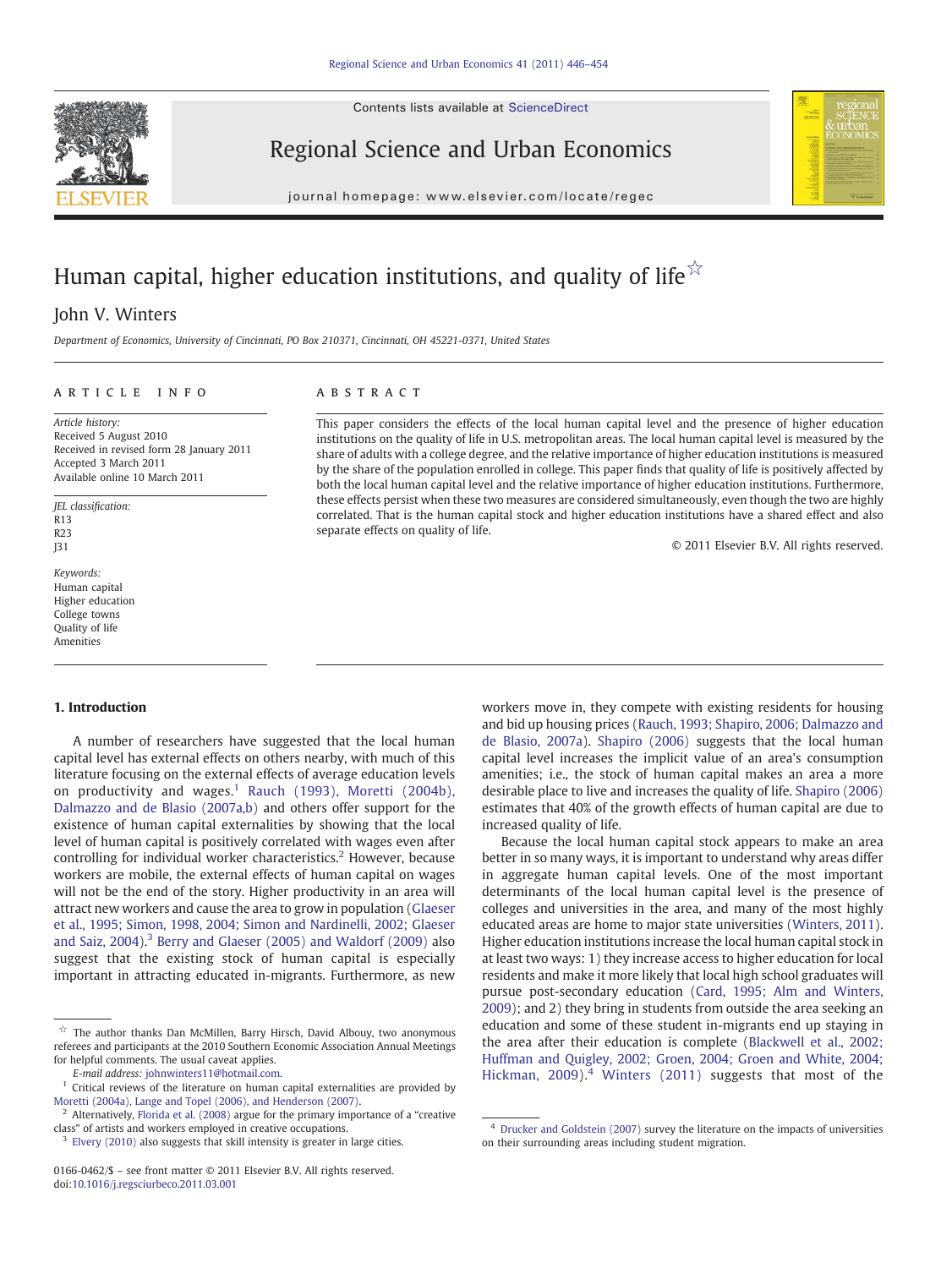differential in-migration to high human capital cities is due to students moving to pursue higher education and that most of the growth of so-called "smart cities" is due to recent student in-migrants staying in an area after finishing their education. These students stay in the area because it gives them greater utility than other areas. Importantly, some students might stay in the area where they moved for higher education because it offers a high quality of life.<sup>5</sup> Colleges and universities, therefore, affect their surrounding areas in several important ways.

This paper considers the separate effects of the local human capital level and the relative importance of higher education institutions on the quality of life in U.S. metropolitan areas. Building on [Rosen \(1979\)](#page--1-0) [and Roback \(1982\)](#page--1-0) this paper measures quality of life by differences in "real wages" across areas, i.e., wages adjusted for differences in cost of living and worker characteristics ([Winters, 2009, 2010\)](#page--1-0). A brief discussion of the theoretical model is presented in [Appendix A.](#page--1-0) Following previous literature, we measure the local human capital level by the share of adults (age 25 and older) with at least a four-year college degree. Notable examples of high human capital stock cities include San Francisco, CA, Portland, OR, Boston, MA and Washington, DC. We measure the relative importance of higher education institutions by the share of an area's population enrolled in higher education. While there are other criteria by which we could measure the relative importance of higher education (see for example, [Gumprecht, 2003\)](#page--1-0), this measure is quite intuitive. Areas for which colleges and universities are relatively important will have a large share of their population enrolled in higher education. It is worth emphasizing that this is a relative measure. Most large metropolitan areas have at least one college or university, but a single higher education institution in a highly populated area may not have much of a relative effect. Quite often the areas in which higher education has the greatest relative importance are small to mid-size metropolitan areas home to large flagship state universities, i.e., what we sometimes think of as "college towns." Examples include State College, PA, College Station, TX, Madison, WI and Athens, GA.6

The local human capital level and the relative importance of higher education institutions are expected to improve the quality of life in an area for a number of reasons. First, highly educated residents may be more likely to support local public goods such as museums, parks, symphonies, and theaters. Similarly, educated residents might facilitate the density and diversity of consumer services such as restaurants, coffee shops, and bars that consumers find desirable [\(Glaeser et al., 2001; Waldfogel, 2008](#page--1-0)). Educated persons are also more likely to be politically active [\(Milligan et al., 2004\)](#page--1-0) and may elect better government officials and help build clean cities with low pollution and low crime. They are also less likely to commit crimes [\(Lochner and Moretti, 2004\)](#page--1-0), and more likely to be tolerant of others different from themselves [\(Florida, 2002\)](#page--1-0).

A strong relative importance of one or more higher education institutions in an area may also be an important amenity. First, the presence of higher education institutions increases the local human capital level, which increases quality of life as discussed above. However, the effects of colleges and universities on quality of life go beyond the effect of increasing the local human capital level. Many college towns provide consumption opportunities not readily available elsewhere. One of the most obvious examples is live collegiate sports. Many diehard fans want to watch their teams in person and living near their schools makes this more convenient. Other examples of college town amenities include college bars and local music scenes, which are often considerably more abundant in areas with a strong college or university presence. A number of other consumer services are also likely to be more abundant in college towns including bookstores, record stores, bicycle shops, health food stores, pizzerias, and ethnic restaurants [\(Gumprecht, 2003](#page--1-0)). The local human capital level and the relative importance of higher education institutions, therefore, are both likely to affect quality of life in important ways.

In this paper we find that the quality of life in an area is positively affected by both the local human capital level and the relative importance of higher education institutions. Furthermore, these effects persist when these two measures are considered simultaneously, even though these two variables are highly correlated. That is, the human capital stock and the relative importance of higher education institutions have a shared effect and also separate effects on quality of life. Controlling for the share of the population enrolled in college, a 0.10 increase in the share of adults with a college degree increases the quality of life in an area and causes workers to accept roughly 0.9% lower real wages. Controlling for the share of adults with a college degree, a 0.10 increase in the share of the population enrolled in college increases quality of life sufficiently so that workers are willing to accept 2.9% lower real wages.

### 2. Empirical approach and data

The geographical unit of analysis in this study is the Combined Statistical Area (CSA) where one exists and the Core Based Statistical Area (CBSA) for metropolitan areas not part of a CSA. For ease of discussion, we usually just refer to CSA/CBSAs as metropolitan areas. This paper measures differences in the quality of life across 289 metropolitan areas by logarithmic differences in real wages similarly to Winters  $(2010).<sup>7</sup>$  Logarithmic differences in nominal wages and housing prices (measured by rental payments) across metropolitan areas are computed using microdata from the 2007 American Community Survey (ACS) available from the IPUMS [\(Ruggles et al.,](#page--1-0) [2008\)](#page--1-0). Housing prices from the ACS are combined with non-housing prices from the ACCRA Cost of Living Index to measure logarithmic differences in the cost of living across areas. See the data appendix for further details.

After using logarithmic differences in real wages to construct quality of life estimates for metropolitan areas, we next wish to estimate the consumption value of several important amenities including the local human capital level and the relative importance of higher education institutions. We do so by regressing the metropolitan area quality of life estimates on these and a number of additional amenities via Ordinary Least Squares (OLS). Regressions are weighted by metro area population, but the main results are qualitatively robust to unweighted regression. We measure the local human capital level by the share of adults (age 25 and older) with at least a four-year college degree, a common measure used in previous literature. We measure the relative importance of higher education institutions by the share of an area's population that is enrolled in college. $8$  Areas in which a large percentage of the population is enrolled in college are likely to be heavily affected by one or more local colleges and universities. We also explore the robustness of the results to measuring the relative importance of higher education institutions by three alternative measures: 1) the share of an area's inmigrants ages 18–24; 2) the share of an area's in-migrants enrolled in college; and 3) the presence of a land-grant higher education institution in the metropolitan area. All except the land-grant variable are constructed from the 2007 ACS.

<sup>5</sup> [Rappaport \(2007, 2009\)](#page--1-0) and others show that population growth and migration flows are strongly affected by amenities and quality of life.

<sup>6</sup> Examples of cities with both average human capital levels and average higher education importance include Cleveland, OH, Memphis, TN, San Antonio, TX and Jacksonville, FL.

<sup>7</sup> See [Stover and Leven \(1992\), Gyourko et al. \(1999\) and Winters \(2009, 2010\)](#page--1-0) for more detailed discussions of several issues with estimating quality of life differences.

 $8\,$  Note that the ACS instructs respondents that students away at college are to be counted as residents of the place where they attend college and not their parents' residence. However, there may still be some misreporting of student residences that leads to noise in our measure.